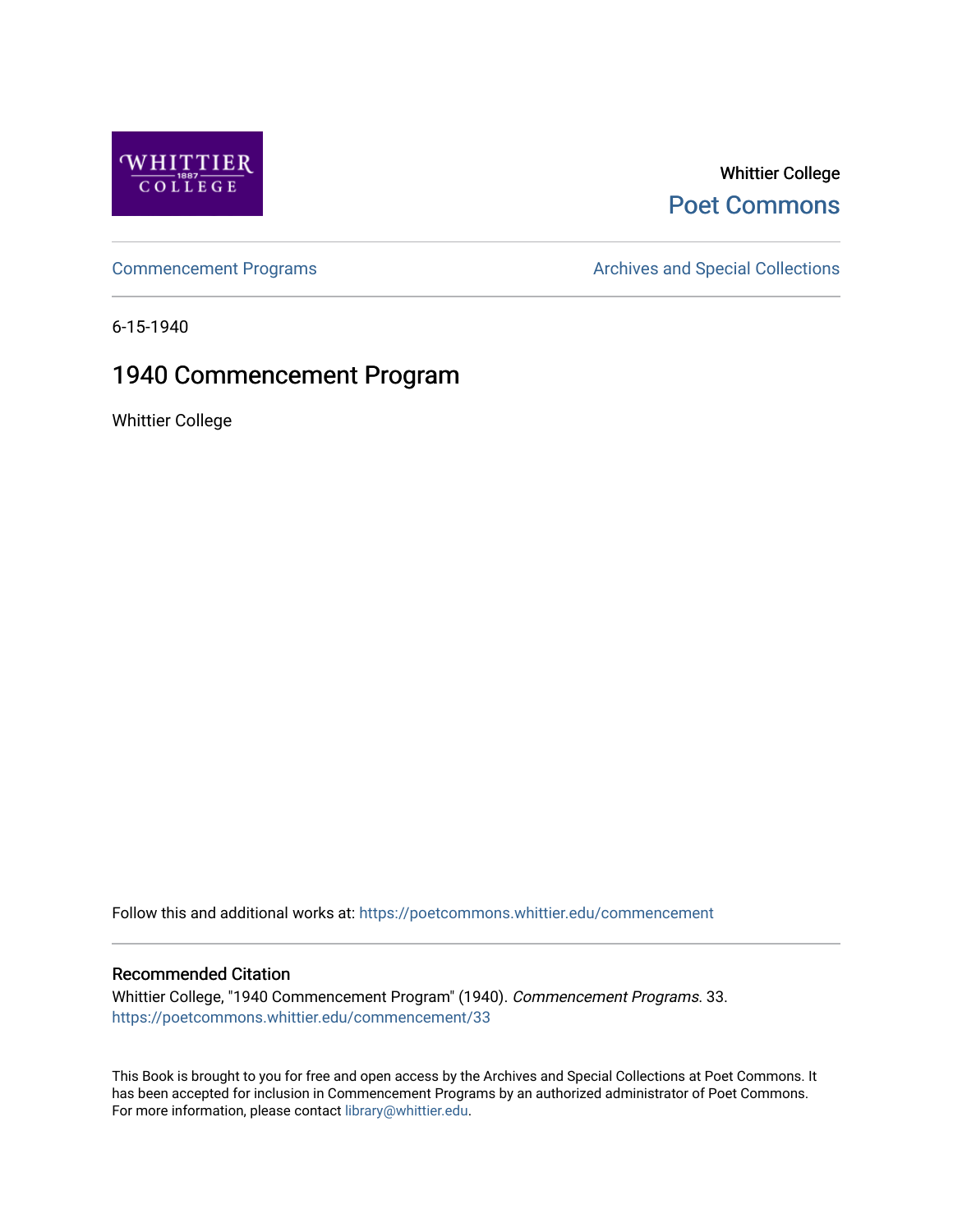

# *Chirty-seventh*

# **Annual Commencement**

 $\circ f$ 

# Whittier College



June 15, 1940 Four-thirty o'clock p.m.

Herbert E. Harris Amphitheatre

Whittier, California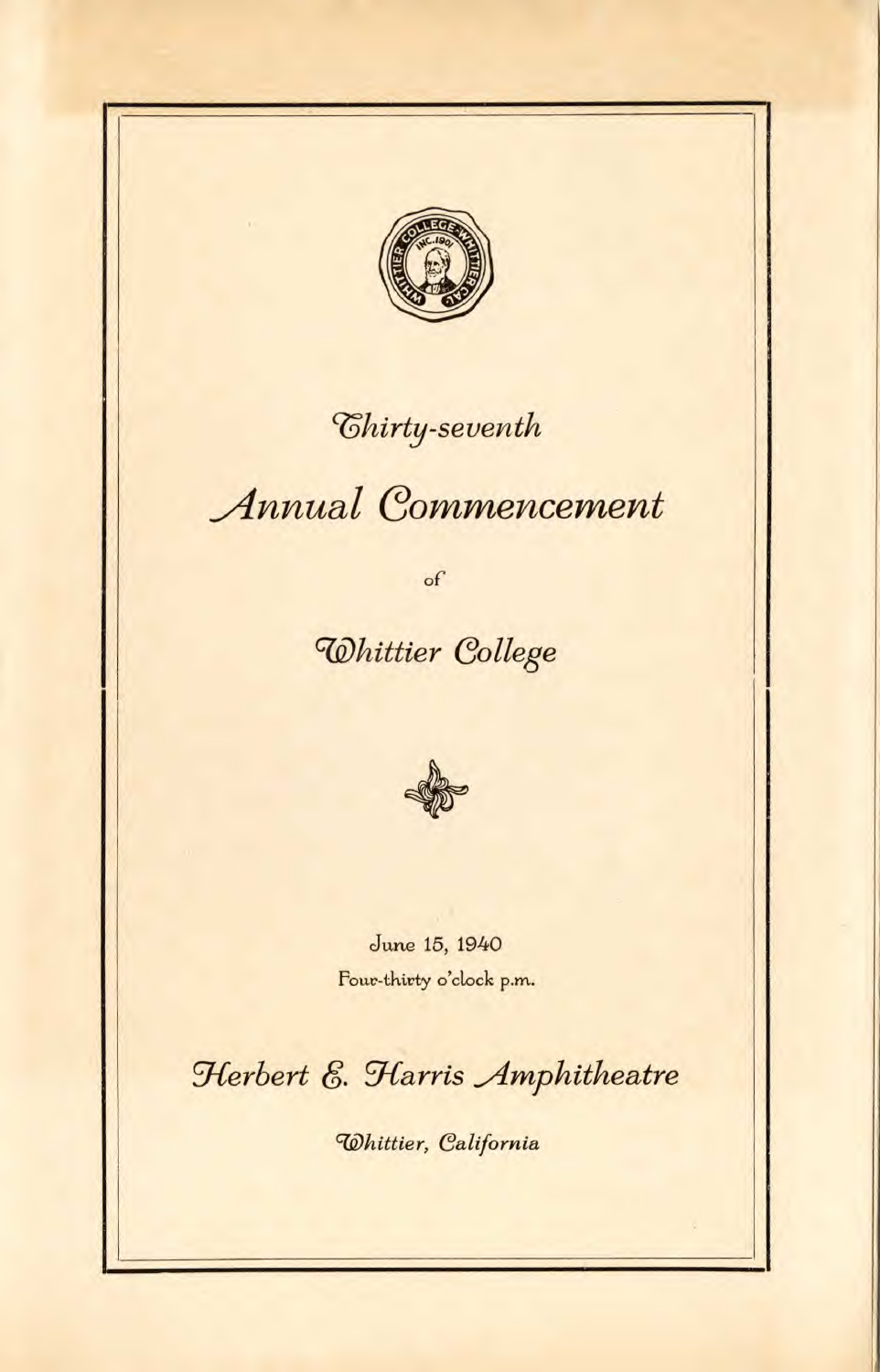Grogram

PROCESSIONAL (Audience Standing) "March from Tannhauser" ................................ Wagner Whittier College-Community Orchestra Ruth Haroidson, Conductor INVOCATION H. J. Banks Sono-"Pilgrim's Song" ................................... Tschaikowsky Frank Pursell ADDRESS James W. Fifield, Jr. THE CONFERRING OF DEGREES .................... W. O. Mendenhall Senior Candidates S. A. Watson Y.M.C.A. Credentials J. G. White Graduate Candidates J. H. Coffin **ANNOUNCEMENTS** ALMA MATER BENEDICTION Robert P. Shuler RECESSIONAL (Audience Standing) "March from Athalia" ............................ Mendelssohn Whittier College-Community Orchestra Ruth Haroidson, Conductor

Dr. Alfred Romer, Marshal The Ushers and Assistants to the Marshal are members of the Junior Class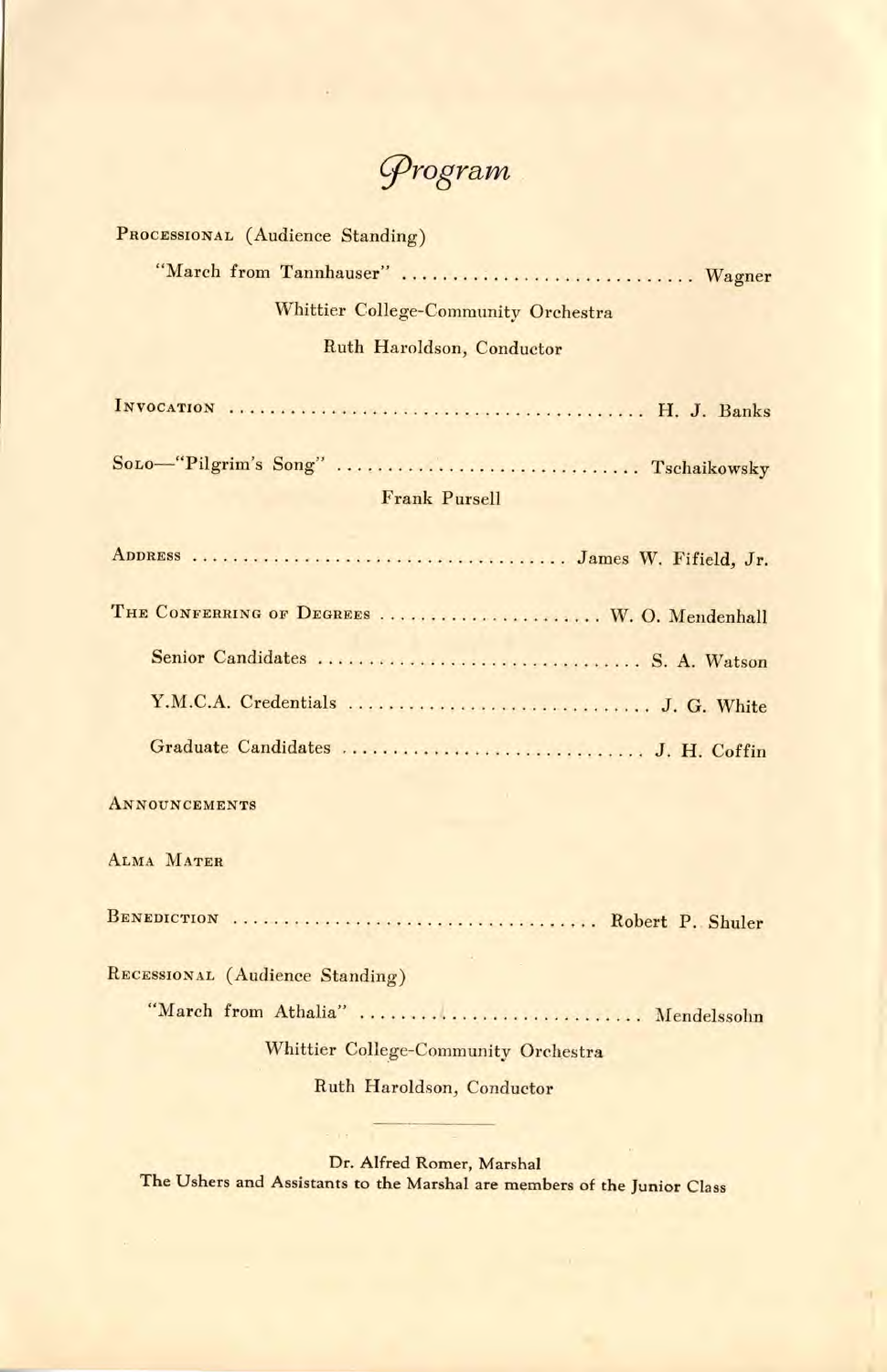## CANDIDATES FOR DEGREES AND CREDENTIALS

### MASTER OF ARTS

Dwight Adams (A.B.—Santa Barbara State College) Raymond S. Luttrell (A.B.--Whittier College) Janet Irene MacFarland (A.B.—Whittier College)

## MASTER OF EDUCATION

Belle Dubnoff (A.B.—University of California, Berkeley) Nell Harleston Travis (A.B.—College of Mines and Metallurgy, El Paso, Texas)

### MASTER OF SCIENCE

Maurice Herbert Joyce (A.B.—Whittier College)

## BACHELOR OF ARTS

## COLLEGE OF LIBERAL ARTS

Jane Elizabeth Atkinson Jack Leroy Axelson Leonard Lewis Bacon, Jr. Richard Edwin Baker Harry G. Banks, Jr. \*Ralph Barmore \*Walter Paul Baysinger Mary Wright Bedford Helen Margaret Bras Betty Jean Bray Edward R. Brunson Mildred Budke Ralph Bullock Donald Noll Butler \*Eileen Mae Caldwell Miriam Louise Carr Willis K. Christopher Myron Donald Claxton Margaret Willá Cleland J. Robert Clift \*\*Charles E. Cooper, Jr. Margaret Glenna Copeland Mary Elizabeth Cornwall \*Maurice Henry Counts Donald Edgar Craggs Robert Davies Crossan \*Dorothy Jane Day Viola Matilda deNoyer \*\*Charles Cadwallader DuBree James Macy Dutton John Samuel Eastman, Jr. Alice Jane Edwards Arthur Holloway Edwards Robert H. Elkintori \*Elsa Laura Engel \*\*Floyd Joseph Feaver \*\*Norman Ross Fertig Jean Elizabeth Forbes \*\*Tomas D. Garcia Steven Ayrault Gardner Evelyn Margaret Giacomazzi Wendell Alfred Gist Frances Arlene Graves Carl Ludwig Hansen Enid Isabel Hartley Lois Huberta Haworth Muriel Gertrude Hendershot \*\*Donald Edsall Henderson Malcolm Dayton Herbert

Dorothy Beth Hollingsworth Virginia Grace Holloway \*\*Calvin Joyce Hoskins William Douglas Houghton LeRoy Wesseler Hughes \*Genevieve Townsend Jaissle Lois Elsie James Lillian May Janeway Ethel Louise Johnson Roscoe Franklin Johnson Torrance Rinard Jones Alvin L. Kahl Orin Linden Kelso Donald Lee Kennedy Morris James Kerchner Ruth Florence Kulp Henry Ankeny Lacy Richard Gregg Laux Margaret L. Lord Johanna Elizabeth Lund Chester Martin McCloskey \*\*Isabel Knowlson McCormac \*Madolyn Elenore McKenzie \*Alex V. Mechikoff Frances Jean Merritt Preston Earl Mitchell Robert 0. Mitchell \*\*Cora Morgan \*Richard John Morgan Gertrude Estella Mowry Herbert Boswell Nanney Frank K. Nelson Albert Nichols Eddie Nichols Helen Fay Nichols Roberta Nichols Margaret Elizabeth O'Connor Edith Drake O'Keefe Edyth Olson Dorothy Felice Otis George Clarkson Parker Alice Mildred Pemberton Vivienne Elizabeth Phelan Elizabeth Day Pickett Miriam Lee Pickett \*Patricia Stevenson Price Marian Irwin Reed Robert Bacon Reese Rodney Goodwin Rojas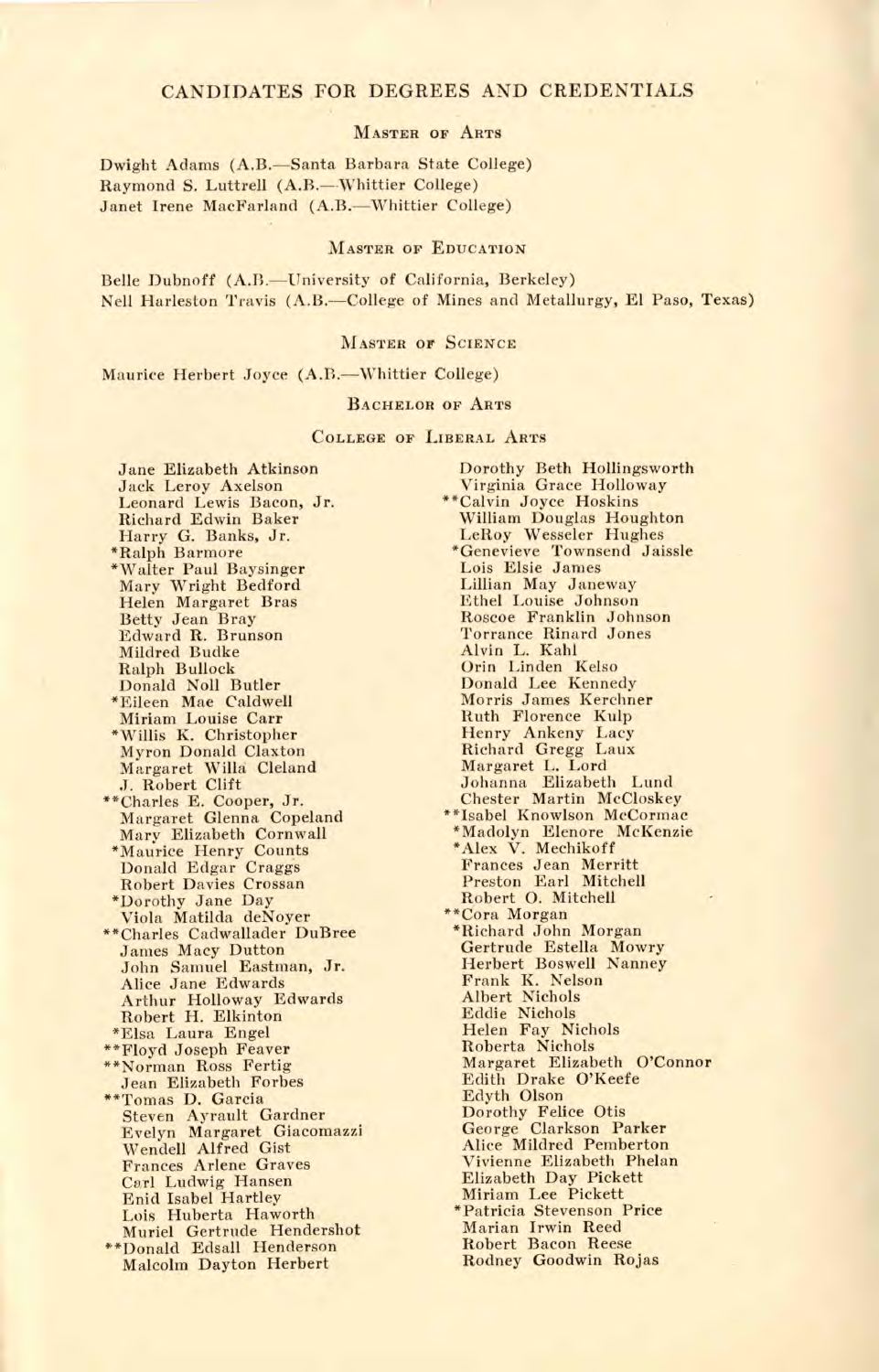- \*Redford Chandler Rollins Chester Malin Romano \*Martha Oglesby Russell Alice Gwendolyn Saunders \*\*Winston L. Scott Grace Shakarian Nelle Shuler Gordon Lloyd Smith Elvet Ellis Squire Richard B. Stanley Helen Carlson Stephens Ruth Stranahan Susanna Strickler Mariam Janell Swope
- Juanita Josephine Tarr Geraldine Hill Thomson Beatrice Margaret Topliff Russell Palmer Vincent Paul Cecil Walters Beryl Manley Wauson Charles Conaway Webster Elizabeth Lefa Wethey Dean Reaume Wilson Ruth Elizabeth Wilson Eugene 0. Wineinger Willa Gertrude Winston Leland Seale Woodward Wilson A. Young

# BROADOAKS SCHOOL OF EDUCATION

Margaret Elizabeth Beckford \*\*Florence Mary Bell \*Viola F. Bellinger Grace Jo Biller Mary Howard Bowen Helen Genevieve Brenn Winifred R. Burlingame \*Elizabeth Cashner Carol Ruth Doutrick \*Mary Speer Duker \*\*Grace Longley Hale Leona Marie Hubbard Edith Pearl Jordan

Alice Christine Lembke Thelma L. McElfresh Gwendolyn Grace Matter

\*Mary Hewitt Myers Nancy Sherer Redington \*Genevieve Mary Rose Robin Adell Rule Virginia Pauline Russell \*Myrella Schoenleber Mary Ellen Sheriff Eloise Helen Smith Shirley Catherine Smith \*Kathryn Jordan Stasney Martha A. Stewart Ruth Maxine Sundbye Lucille Thorpe Maude Blanche Toland

#### Y.M.C.A. CREDENTIALS

Ralph Bullock Miriam Louise Carr \*\*Floyd Joseph Feaver \*\*Tomas D. Garcia Gordon Lloyd Smith Walter Clyde Taylor, Jr.

Arline C. Washburn

## STATE CREDENTIALS

COLLEGE OF LIBERAL ARTS

### GENERAL SECONDARY

Paul Alfred Camp Robert Elmo Counts Walter L. Dobbs \*John Dart Fobes Rose Virginia Frank \*\*Loren B. Gallogly Leila Alice Glover Wilbur Lee Griffith Ross Edmund Jacobs Maurice Herbert Joyce

\*\*Ora Belle Theurich

\*\*Eldon Lindstrom Laura Lund Betty Moore James Philip Ockerman Philander Powers Dorothy Irene Sheets Thurston Edward Sydnor A. Mastin Valentine Charles Edgar Wallace Doris Drusill Williams

SPECIAL SECONDARY IN HOME MAKING

Frances Arlene Graves Ruth Elizabeth Wilson

### SPECIAL SECONDARY IN MUSIC

Jean Elizabeth Forbes \*Genevieve Townsend Jaissle Preston Earl Mitchell

\*\*Cora Morgan Frank K. Nelson

## GENERAL ELEMENTARY

\*\*James Ash Jane Elizabeth Atkinson Mary Wright Bedford \*Edward William Bonkosky \*\*Helen Margaret Bras Betty Jean Bray Edward R. Brunson Mildred Budke